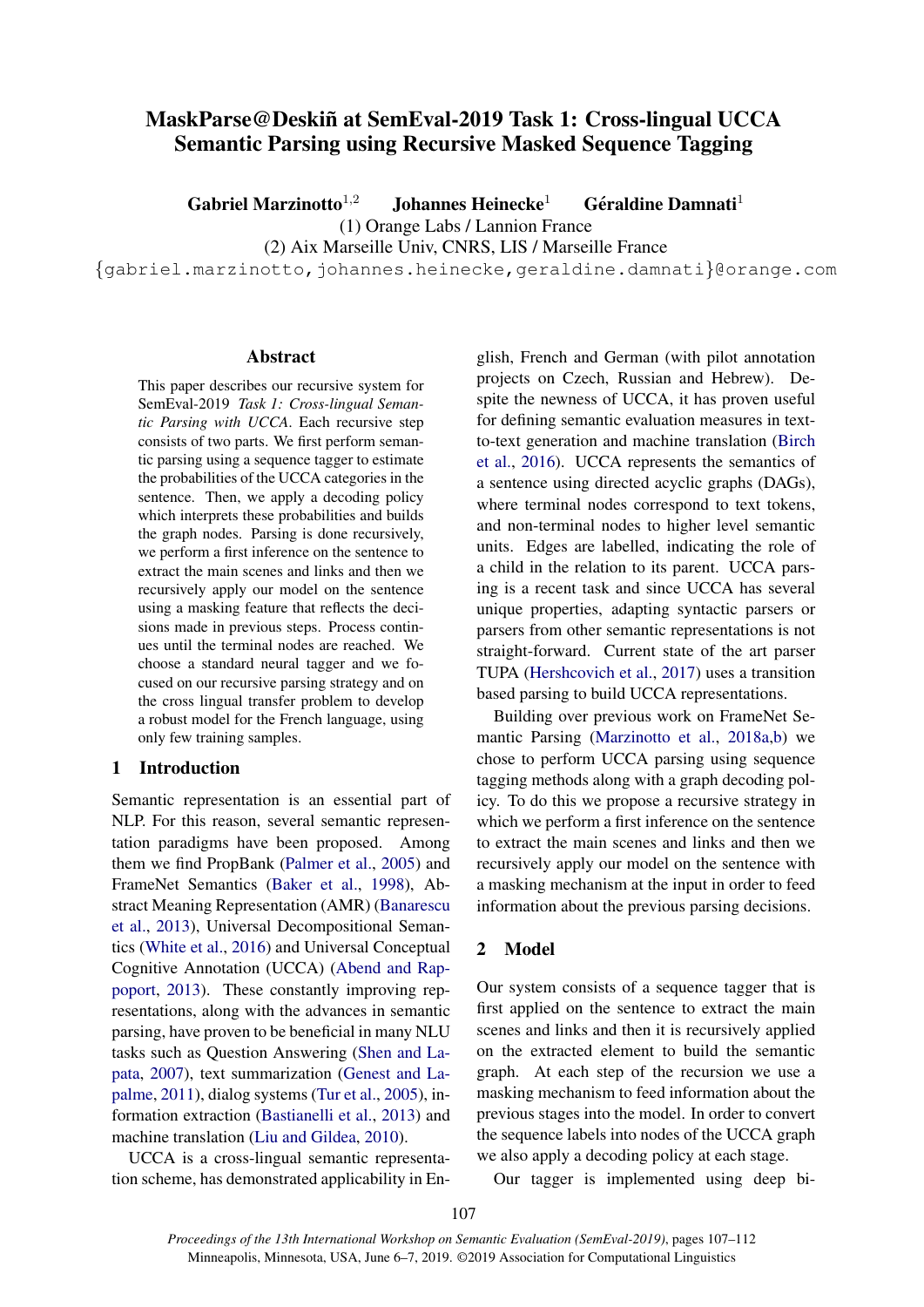directional GRU (*biGRU*). This simple architecture is frequently used in semantic parsers across different representation paradigms. Besides its flexibility, it is a powerful model, with close to state of the art performance on both PropBank [\(He](#page-4-14) [et al.,](#page-4-14) [2017\)](#page-4-14) and FrameNet semantic parsing [\(Yang](#page-5-0) [and Mitchell,](#page-5-0) [2017;](#page-5-0) [Marzinotto et al.,](#page-4-13) [2018b\)](#page-4-13).

More precisely, the model consists of a 4 layer bi-directional Gated Recurrent Unit (GRU) with highway connections [\(Srivastava et al.,](#page-4-15) [2015\)](#page-4-15). Our model uses has a rich set of features including syntactic, morphological, lexical and surface features, which have shown to be useful in language abstracted representations. The list is given below:

- Word embeddings of 300 dimensions  $<sup>1</sup>$  $<sup>1</sup>$  $<sup>1</sup>$ .</sup>
- Syntactic dependencies of each token<sup>[2](#page-1-1)</sup>.
- Part-of-speech and morphological features such as gender, number, voice and degree<sup>2</sup>.
- Capitalization and word length encoding.
- Prefixes and Suffixes of 2 and 3 characters.
- A language indicator feature.
- Boolean indicator of idioms and multi word expression. Detailed in section [3.2.](#page-2-0)
- Masking mechanism, which indicates, for a given node in the graph, the tokens within the span as well as the arc label between the node and its parent. See details in section [2.1.](#page-1-2)

Except for words where we use pre-trained embeddings, we use randomly initialized embedding layers for categorical features.

## <span id="page-1-2"></span>2.1 Masking Mechanism

We introduce an original masking mechanism in order to feed information about the previous parsing stages into the model. During parsing, we first do an initial inference step to extract the main scenes and links. Then, for each resulting node, we build a new input which is essentially the same, but with a categorical sequence masking feature. For the input tokens in the node span, this feature is equal to the label of the arc between the node and its parent. Outside of the node span, this mask is equal to O. A diagram of this masking process is shown in figure [1.](#page-2-1) The process continues and the model recursively extracts the inner semantic structures (the node's children) in the graph, until the terminal nodes are reached.

To train such a model, we build a new training corpus in which the sentences are repeated several times. More precisely, a sentence appears  $N$  times (N being the number of non terminal nodes in the UCCA graph) each one a with different mask.

#### 2.2 Multi-Task UCCA Objective

Along with the UCCA-XML graph representations, a simplified tree representation in CoNLL format was also provided. Our model combines both representations using a multitask objective with two tasks. TASK1 consists in, for a given node and its corresponding mask, predicting the children and their arc labels. TASK1 encodes the children spans using a BIO scheme. The TASK2 consists in predicting the CoNLL simplified UCCA structure of the sentence. More precisely, TASK2 is a sequence tagger that predicts the UCCA-CoNLL function of each token. TASK2 is not used for inference purposes. It is only a support that help the model to extract relevant features, allowing it to model the whole sentence even when parsing small pre-terminal nodes.

# 2.3 Label Encoding

We have previously stated that TASK1 uses BIO encoded labels to model the structure of the children of each node in the semantic graph. In some rare cases, the BIO encoding scheme is not sufficient to model the interaction between parallel scenes. For example, when we have two parallel scenes and one of them appears as a clause inside the other. In such cases, BIO encoding does not allow to determine whether the last part of the sentence belongs to the first scene or to the clause. Despite this issue, prior experiments testing more complete label encoding schemes (BIEO, BIEOW) showed that BIO outperforms the other schemes on the validation sets.

#### 2.4 Graph Decoding

During the decoding phase, we convert the BIO labels into graph nodes. To do so, we add a few constraints to ensure the outputs are feasible UCCA graphs that respect the sentence's structure:

- We merge parallel scenes (H) that do not have either a verb or an action noun to the nearest previous scene having one.
- Within each parallel scene, we force the existence of one and only one State (S) or Process (P) by selecting the token with the highest probability of State or Process.

<span id="page-1-0"></span><sup>&</sup>lt;sup>1</sup>Obtained from https://github.com/facebookresearch/MUSE

<span id="page-1-1"></span><sup>2</sup> Using Universal Dependencies categories.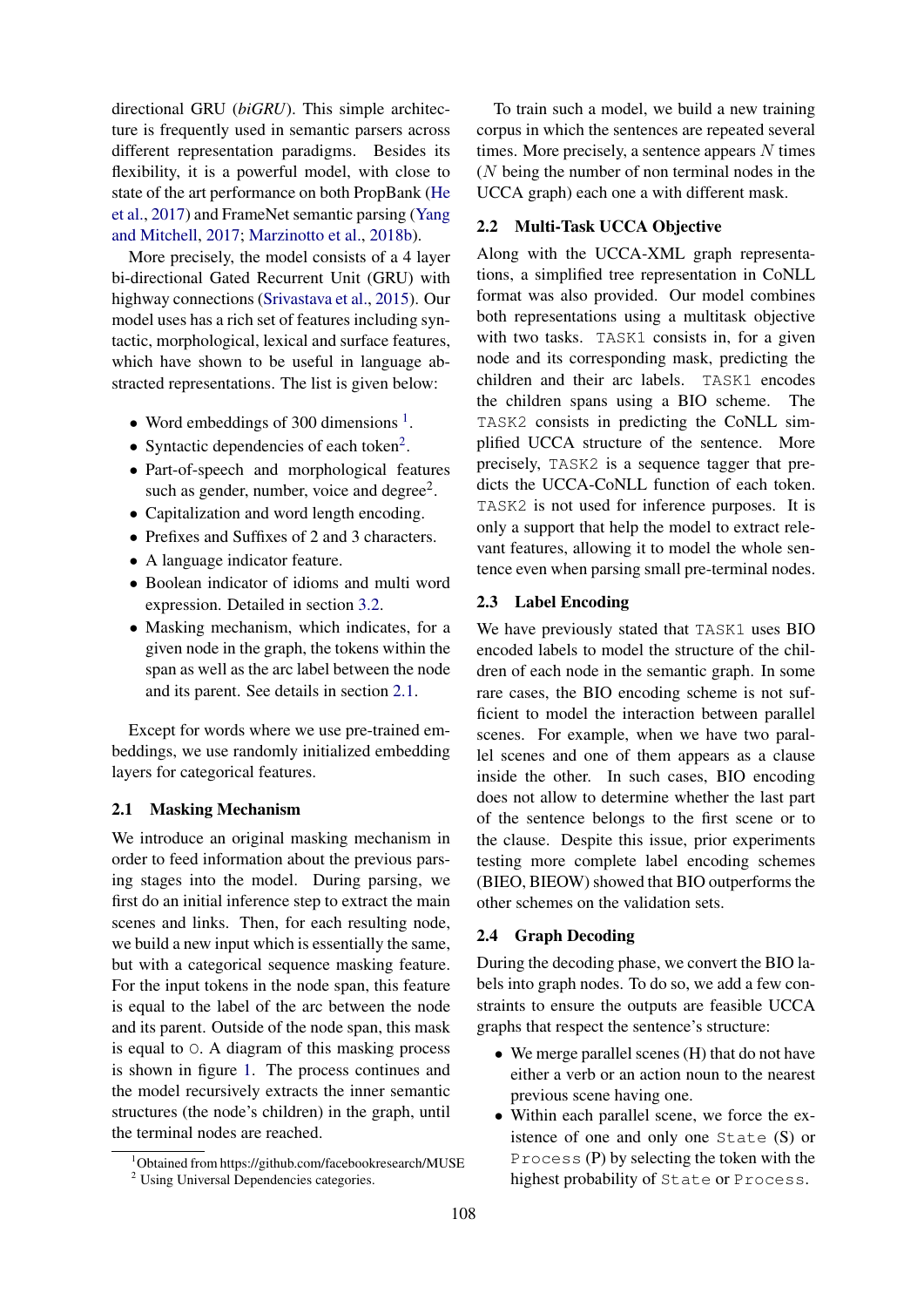<span id="page-2-1"></span>

Figure 1: Masking mechanism through recursive calls. Step 1 parses the sentence to extract parallel scenes (H) and links (L). Then Steps 2.A 2.B use a different mask to parse these scenes and extract arguments (A) and processes (P) which will be recursively parsed until terminal nodes are reached.

• For scenes (H) and arguments (A) we do not allow to split multi word expressions (MWE) and chunks into different graph nodes. If the boundary between two segments lies inside a chunk or MWE segments are merged.

# 2.5 Remote Edges

Our approach easily handles remote edges. We consider remote arguments as those detected outside the parent's node span (see REM in Fig[.1\)](#page-2-1). Our earlier models showed low recall on remotes. To fix this, we introduced a detection threshold on the output probabilities. This increased the recall at the cost of some precision. The optimal detection threshold was optimized on the validation set.

#### 3 Data

# 3.1 UCCA Task Data

In table [1](#page-2-2) we show the number of annotations for each language and domain. Our objective is to build a model that generalizes to the French language despite of having only 15 training samples.

When we analyse data in details we observe that there are several tokenization errors. Specially in the French corpus. These errors propagate to the POS tagging and dependency parsing as well. For this reason, we retokenized and parsed all the corpus using a enriched version of UDpipe that we trained ourselves (Straka and Straková, [2017\)](#page-4-16) us-

<span id="page-2-2"></span>

| Corpus       | Train | Dev | <b>Test</b> |
|--------------|-------|-----|-------------|
| English Wiki | 4113  | 514 | 515         |
| English 20K  |       |     | 492         |
| German 20K   | 5211  | 651 | 652         |
| French 20K   | 15    | 238 | 239         |

Table 1: number of UCCA annotated sentences in the partitions for each language and domain

ing the Treebanks from Universial Dependencies<sup>[3](#page-2-3)</sup>. For French we enriched the Treebank with XPOS from our lexicon. Finally, since tokenization is pre-established in the UCCA corpus we projected the improved POS and dependency parsing into the original tokenization of the task.

#### <span id="page-2-0"></span>3.2 Supplementary lexicon

We observed that a major difficulty in UCCA parsing is analyzing idioms and phrases. The unawareness about these expressions, which are mostly used as links between scenes, mislead the model during the early stages of the inference and errors get propagated through the graph. To boost the performance of our model when detecting links and parallel scenes we developed an internal list with about 500 expression for each language. These lists include prepositional, adverbial and conjunctive expressions and are used to compute Boolean features indicating the words in the sentence which are part of an expression.

<span id="page-2-3"></span><sup>3</sup><https://universaldependencies.org/>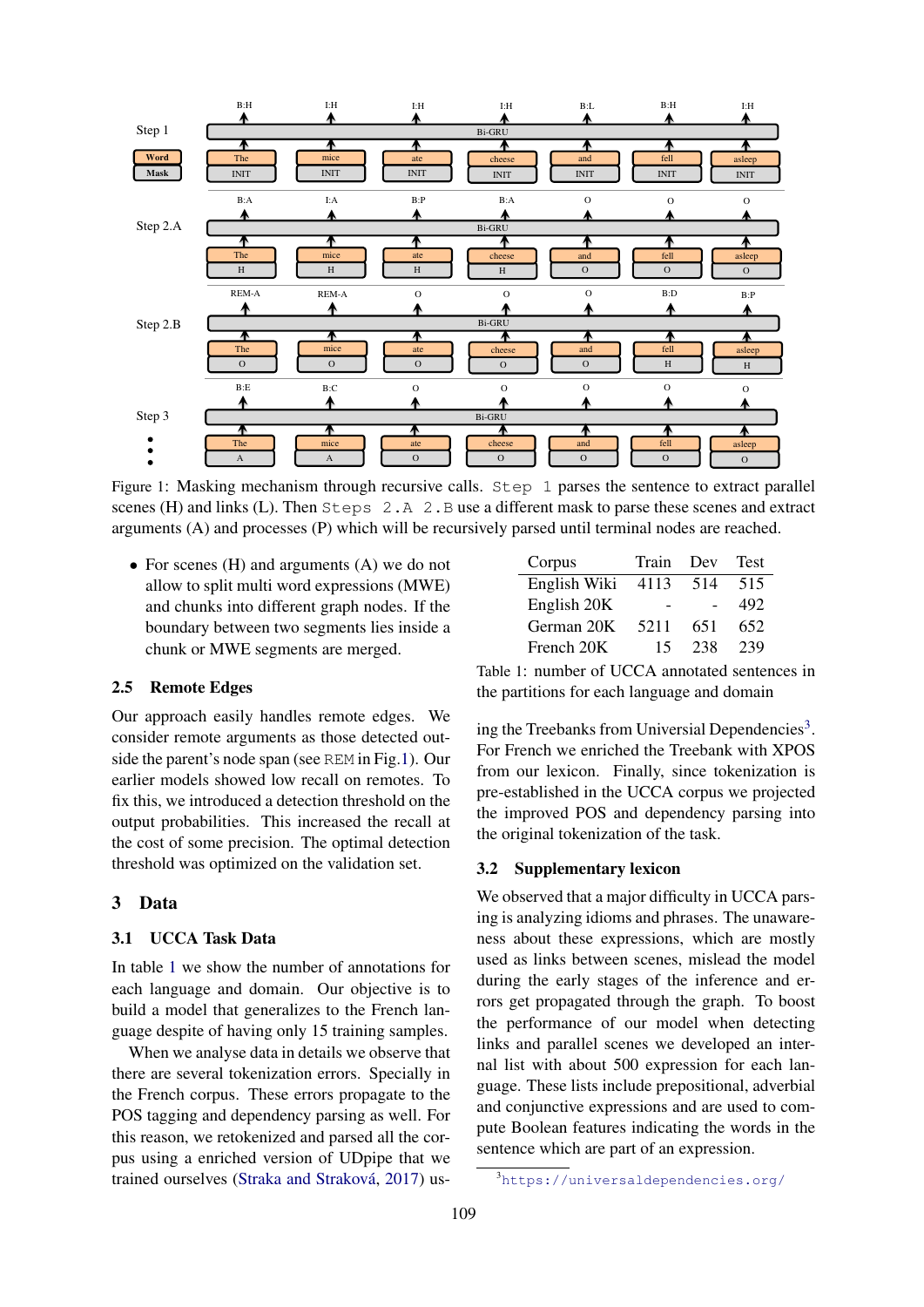<span id="page-3-0"></span>

|                   | <b>Ours Labeled</b> |      |      | Ours Unlabeled |      |      | <b>TUPA Labeled</b> |      |      | <b>TUPA Unlabeled</b> |      |      |
|-------------------|---------------------|------|------|----------------|------|------|---------------------|------|------|-----------------------|------|------|
| Open Tracks       | Avg                 | Prim | Rem  | Avg            | Prim | Rem  | Avg                 | Prim | Rem  | Avg                   | Prim | Rem  |
|                   | F1                  | F1   | F1   | F1.            | F1   | F1   | F1                  | F1   | F1   | F1                    | F1   | F1   |
| Dev English Wiki  | 70.8                | 71.3 | 58.7 | 82.5           | 83.8 | 37.5 | 74.8                | 75.3 | 51.4 | 86.3                  | 87.0 | 51.4 |
| Dev German 20K    | 74.7                | 75.4 | 40.5 | 87.4           | 88.6 | 40.9 | 79.2                | 79.7 | 58.7 | 90.7                  | 91.5 | 59.0 |
| Dev French 20K    | 63.6                | 64.4 | 19.0 | 78.9           | 79.6 | 20.5 | 51.4                | 52.3 | 1.6  | 74.9                  | 76.2 | 1.6  |
| Test English Wiki | 68.9                | 69.4 | 42.5 | 82.3           | 83.1 | 42.8 | 73.5                | 73.9 | 53.5 | 85.1                  | 85.7 | 54.3 |
| Test English 20K  | 66.6                | 67.7 | 24.6 | 82.0           | 83.4 | 24.9 | 68.4                | 69.4 | 25.9 | 82.5                  | 83.9 | 26.2 |
| Test German 20K   | 74.2                | 74.8 | 47.3 | 87.1           | 88.0 | 47.6 | 79.1                | 79.6 | 59.9 | 90.3                  | 91.0 | 60.5 |
| Test French 20K   | 65.4                | 66.6 | 24.3 | 80.9           | 82.5 | 25.8 | 48.7                | 49.6 | 2.4  | 74.0                  | 75.3 | 3.2  |

Table 2: Our model vs TUPA baseline performance for each open track

<span id="page-3-1"></span>

| Tracks                                                                                            |                                   | $\mathbf{C}$ | N <sub>1</sub> | $E \mid F \mid G \mid$                        |  | $L \mid H \mid$ |           | $A \parallel P \parallel$ |                                                             |      |      |
|---------------------------------------------------------------------------------------------------|-----------------------------------|--------------|----------------|-----------------------------------------------|--|-----------------|-----------|---------------------------|-------------------------------------------------------------|------|------|
| EN Wiki                                                                                           | 64.3                              |              |                | 71.4   68.5   69.6   76.7   0.0   71.4   61.3 |  |                 | 60.0 64.0 |                           | 99.7                                                        | 89.2 | 25.1 |
| EN 20K   47.2   75.2   62.5   72.3   71.5   0.2   57.9   49.5   55.7   69.8   99.7   83.2   19.5  |                                   |              |                |                                               |  |                 |           |                           |                                                             |      |      |
| DE 20K   69.4   83.8   57.7   80.5   83.8   59.2   68.4   62.2   67.5   68.9   97.1   86.9   25.9 |                                   |              |                |                                               |  |                 |           |                           |                                                             |      |      |
| FR 20K                                                                                            | $\vert$ 46.1   76.0   58.9   71.2 |              |                |                                               |  |                 |           |                           | 53.3   4.8   59.4   50.4   52.8   67.6   99.6   83.5   16.9 |      |      |

Table 3: Our model's Fine-grained F1 by label on Test Open Tracks

# 3.3 Multilingual Training

This model uses multilingual word embeddings trained using fastText [\(Bojanowski et al.,](#page-4-17) [2017\)](#page-4-17) and aligned using MUSE [\(Conneau et al.,](#page-4-18) [2017\)](#page-4-18). This is done in order to ease cross-lingual training. In prior experiments we introduced an adversarial objective similar to [\(Kim et al.,](#page-4-19) [2017;](#page-4-19) [Marzinotto](#page-4-20) [et al.,](#page-4-20) [2019\)](#page-4-20) to build a language independent representation. However, the language imbalance on the training data did not allow us to take advantage from this technique. Hence, we simply merged training data from different languages.

# 4 Experiments

We focus on obtaining the model that best generalizes on the French language. We trained our model for 50 epochs and we selected the best one on the validation set. In our experiments we did not use any product of experts or bagging technique and we did not run any hyper parameter optimization.

We trained several models building different training corpora composed of different language combinations. We obtained our best model using the training data for all the languages. This model FR+DE+EN achieved 63.6% avg. F1 on the French validation set. Compared to 63.1% for FR+DE, 62.9% for FR+EN and 50.8% for only FR.

## 4.1 Main Results

In Table [2](#page-3-0) we provide the performance of our model for all the open tracks and we provide the results for TUPA baseline in order to establish a

comparison. Our model finishes 4th in the French Open Track with an average F1 score of 65.4%, very close to the 3rd place which had a 65.6% F1. For languages with larger training corpus, our model did not outperform the monolingual TUPA.

## 4.2 Error Analysis

In Table [3](#page-3-1) we give the performance by arc type. We observe that the main performance bottleneck is in the parallel scene segmentation (H). Due to our recursive parsing approach, this kind of error is particularly harmful to the model performance, because scene segmentation errors at the early steps of the parsing may induce errors in the rest of the graph. To assert this, we used the validation set to compare the performance of the mono scene sentences (with no potential scene segmentation problems) with the multi scene sentences. For the French track we obtained 67.2% avg. F1 on the 114 mono scene sentences compared to 61.9% avg. F1 on the 124 multi scene sentences.

#### 5 Conclusions

We described an original approach to recursively build the UCCA semantic graph using a sequence tagger along with a masking mechanism and a decoding policy. Even though this approach did not yield the best results in the UCCA task, we believe that our original recursive, mask-based parsing can be helpful in low resource languages. Moreover, we believe that this model could be further improved by introducing a global criterion and by performing further hyper parameter tuning.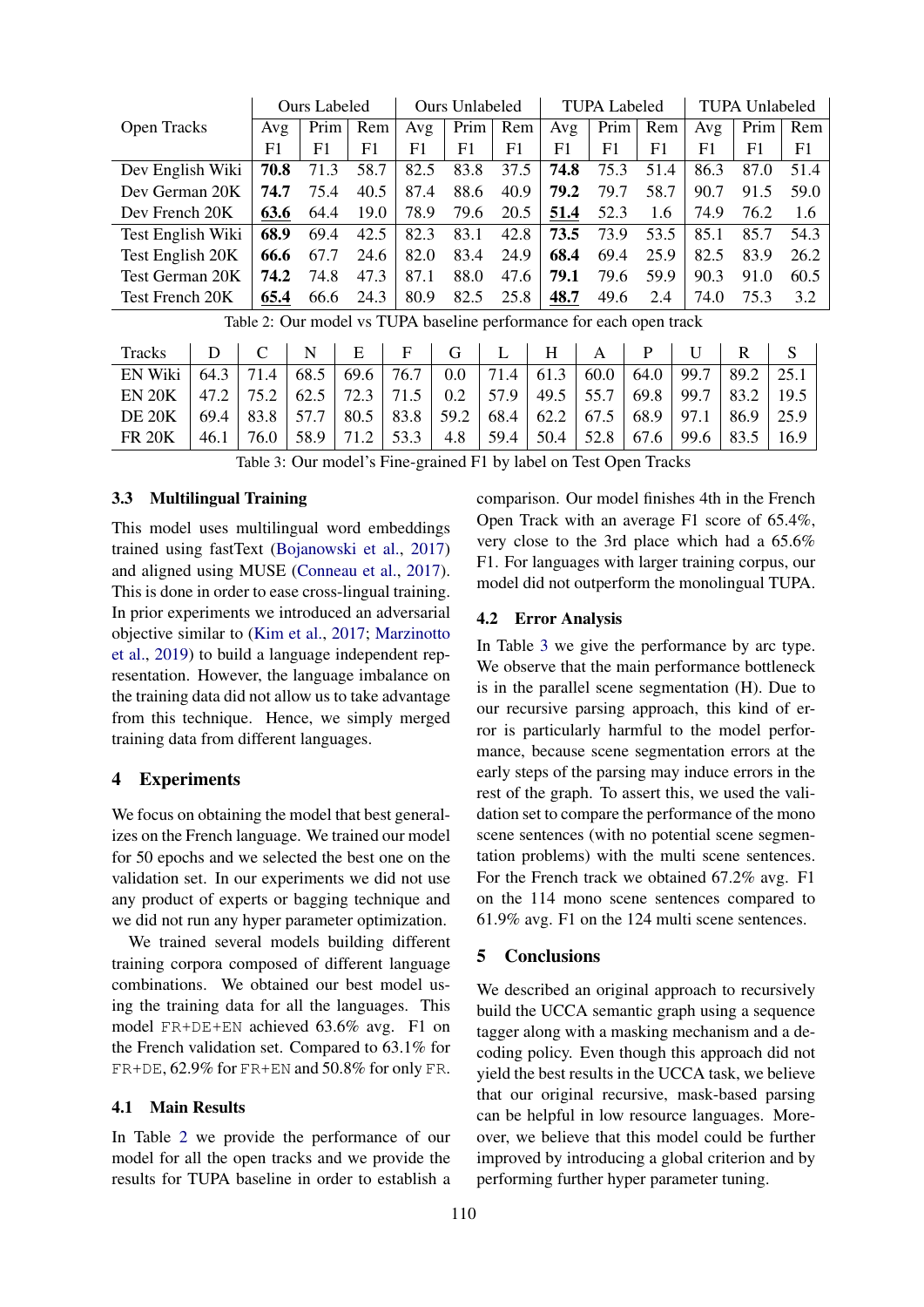## References

- <span id="page-4-4"></span>Omri Abend and Ari Rappoport. 2013. Universal conceptual cognitive annotation (UCCA). In *Proceedings of the 51st Annual Meeting of the Association for Computational Linguistics (Volume 1: Long Papers)*, volume 1, pages 228–238.
- <span id="page-4-1"></span>Collin F. Baker, Charles J. Fillmore, and John B. Lowe. 1998. The Berkeley FrameNet project. In *Proceedings of the 36th Annual Meeting of the Association for Computational Linguistics and 17th International Conference on Computational Linguistics-Volume 1*, pages 86–90. Association for Computational Linguistics.
- <span id="page-4-2"></span>Laura Banarescu, Claire Bonial, Shu Cai, Madalina Georgescu, Kira Griffitt, Ulf Hermjakob, Kevin Knight, Philipp Koehn, Martha Palmer, and Nathan Schneider. 2013. Abstract meaning representation for sembanking. In *Proceedings of the 7th Linguistic Annotation Workshop and Interoperability with Discourse*, pages 178–186.
- <span id="page-4-8"></span>Emanuele Bastianelli, Giuseppe Castellucci, Danilo Croce, and Roberto Basili. 2013. [Textual inference](http://aclweb.org/anthology/W13-3820) [and meaning representation in human robot interac](http://aclweb.org/anthology/W13-3820)[tion.](http://aclweb.org/anthology/W13-3820) In *Proceedings of the Joint Symposium on Semantic Processing. Textual Inference and Structures in Corpora*, pages 65–69.
- <span id="page-4-10"></span>Alexandra Birch, Omri Abend, Ondřej Bojar, and Barry Haddow. 2016. HUME: Human UCCA-based evaluation of machine translation. *arXiv preprint arXiv:1607.00030*.
- <span id="page-4-17"></span>Piotr Bojanowski, Edouard Grave, Armand Joulin, and Tomas Mikolov. 2017. Enriching word vectors with subword information. *Transactions of the Association for Computational Linguistics*, 5:135–146.
- <span id="page-4-18"></span>Alexis Conneau, Guillaume Lample, Marc'Aurelio Ranzato, Ludovic Denoyer, and Hervé Jégou. 2017. Word translation without parallel data. *arXiv preprint arXiv:1710.04087*.
- <span id="page-4-6"></span>Pierre-Etienne Genest and Guy Lapalme. 2011. Framework for abstractive summarization using text-to-text generation. In *Proceedings of the Workshop on Monolingual Text-To-Text Generation*, Portland, Oregon, USA. Association for Computational Linguistics, Association for Computational Linguistics.
- <span id="page-4-14"></span>Luheng He, Kenton Lee, Mike Lewis, and Luke Zettlemoyer. 2017. Deep semantic role labeling: What works and what's next. In *Proceedings of the Annual Meeting of the Association for Computational Linguistics*.
- <span id="page-4-11"></span>Daniel Hershcovich, Omri Abend, and Ari Rappoport. 2017. A transition-based directed acyclic graph parser for UCCA. *arXiv preprint arXiv:1704.00552*.
- <span id="page-4-19"></span>Joo-Kyung Kim, Young-Bum Kim, Ruhi Sarikaya, and Eric Fosler-Lussier. 2017. [Cross-lingual transfer](https://doi.org/10.18653/v1/D17-1302)

[learning for pos tagging without cross-lingual re](https://doi.org/10.18653/v1/D17-1302)[sources.](https://doi.org/10.18653/v1/D17-1302) In *Proceedings of the 2017 Conference on Empirical Methods in Natural Language Processing*, pages 2832–2838. Association for Computational Linguistics.

- <span id="page-4-9"></span>Ding Liu and Daniel Gildea. 2010. [Semantic role](http://dl.acm.org/citation.cfm?id=1873781.1873862) [features for machine translation.](http://dl.acm.org/citation.cfm?id=1873781.1873862) In *Proceedings of the 23rd International Conference on Computational Linguistics*, COLING '10, pages 716–724, Stroudsburg, PA, USA. Association for Computational Linguistics.
- <span id="page-4-12"></span>Gabriel Marzinotto, Jeremy Auguste, Frédéric Béchet, Géraldine Damnati, and Alexis Nasr. 2018a. [Se](https://hal.archives-ouvertes.fr/hal-01731385)[mantic Frame Parsing for Information Extraction :](https://hal.archives-ouvertes.fr/hal-01731385) [the CALOR corpus.](https://hal.archives-ouvertes.fr/hal-01731385) In *LREC 2018*, Miyazaki, Japan.
- <span id="page-4-13"></span>Gabriel Marzinotto, Frédéric Béchet, Géraldine Damnati, and Alexis Nasr. 2018b. [Sources of Com](https://hal.archives-ouvertes.fr/hal-01731385)[plexity in Semantic Frame Parsing for Information](https://hal.archives-ouvertes.fr/hal-01731385) [Extraction.](https://hal.archives-ouvertes.fr/hal-01731385) In *International FrameNet Workshop 2018*, Miyazaki, Japan.
- <span id="page-4-20"></span>Gabriel Marzinotto, Géraldine Damnati, Frédéric Béchet, and Benoît Favre. 2019. Robust semantic parsing with adversarial learning for domain generalization. In *Proc. of NAACL*.
- <span id="page-4-0"></span>Martha Palmer, Daniel Gildea, and Paul Kingsbury. 2005. The proposition bank: An annotated corpus of semantic roles. *Computational linguistics*, 31(1):71–106.
- <span id="page-4-5"></span>Dan Shen and Mirella Lapata. 2007. Using semantic roles to improve question answering. In *Proceedings of the 2007 Joint Conference on Empirical Methods in Natural Language Processing and Computational Natural Language Learning*, pages 12–21, Prague. Association for Computational Linguistics, Association for Computational Linguistics.
- <span id="page-4-15"></span>Rupesh Kumar Srivastava, Klaus Greff, and Jürgen Schmidhuber. 2015. [Training very deep networks.](http://papers.nips.cc/paper/5850-training-very-deep-networks) In *NIPS 2015*, pages 2377–2385, Montral, Qubec, Canada.
- <span id="page-4-16"></span>Milan Straka and Jana Straková. 2017. [Tokenizing,](http://www.aclweb.org/anthology/K/K17/K17-3009.pdf) [pos tagging, lemmatizing and parsing ud 2.0 with](http://www.aclweb.org/anthology/K/K17/K17-3009.pdf) [udpipe.](http://www.aclweb.org/anthology/K/K17/K17-3009.pdf) In *Proceedings of the CoNLL 2017 Shared Task: Multilingual Parsing from Raw Text to Universal Dependencies*, pages 88–99, Vancouver, Canada. Association for Computational Linguistics.
- <span id="page-4-7"></span>Gokhan Tur, Dilek Hakkani-Tür, and Ananlada Chotimongkol. 2005. [Semi-supervised learning for spo](https://doi.org/10.1109/ASRU.2005.1566523)[ken language understanding semantic role labeling.](https://doi.org/10.1109/ASRU.2005.1566523) In *IEEE Workshop on Automatic Speech Recognition and Understanding*, pages 232 – 237.
- <span id="page-4-3"></span>Aaron Steven White, Drew Reisinger, Keisuke Sakaguchi, Tim Vieira, Sheng Zhang, Rachel Rudinger, Kyle Rawlins, and Benjamin Van Durme. 2016. Universal decompositional semantics on universal